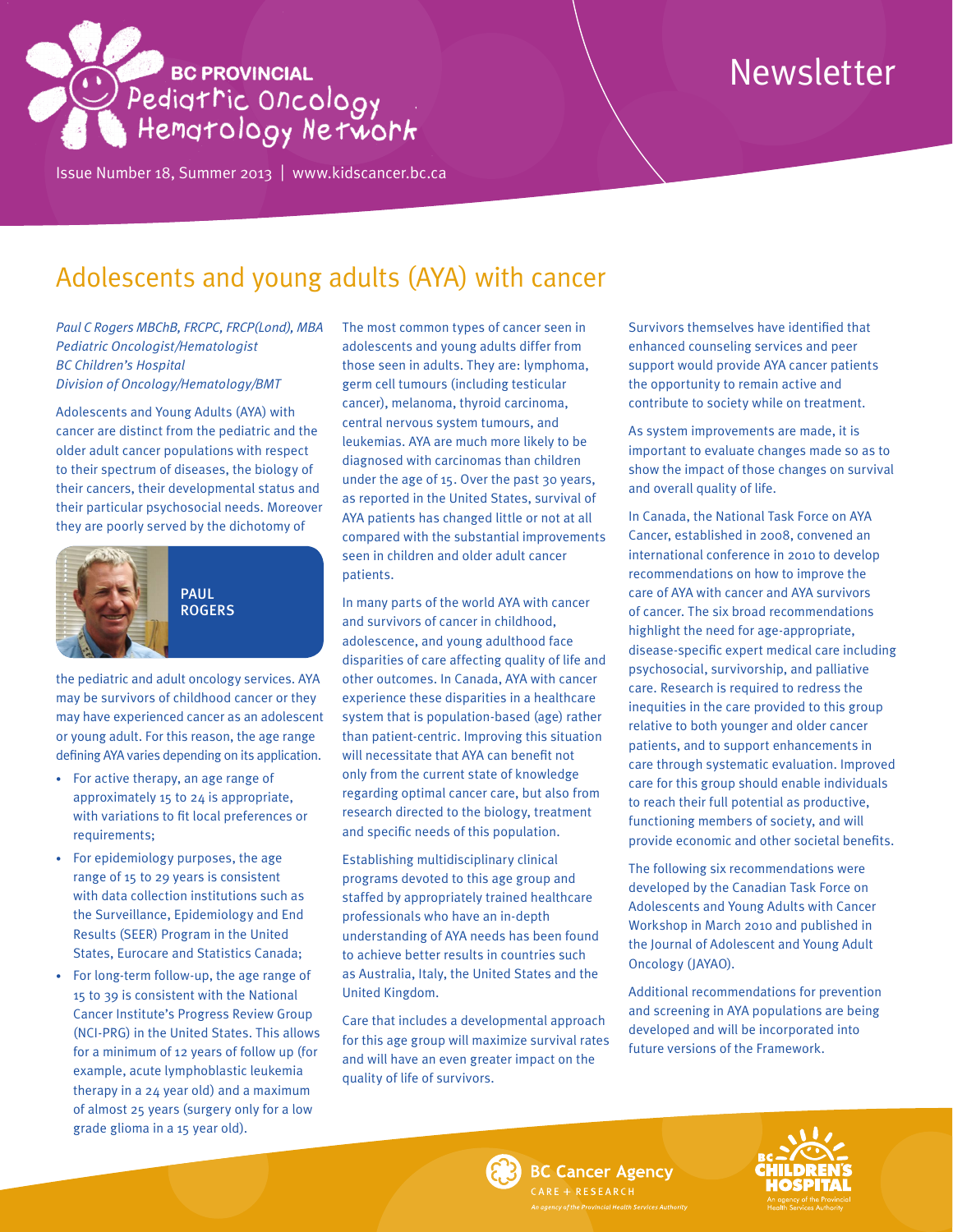### 1. Active therapy and supportive care

Services must be provided to address the unique needs of AYA with cancer and survivors of cancer in childhood, adolescence, and young adulthood in order to redress inequities in the care provided to this group relative to both younger and older cancer patients.

In the context of active therapy and supportive healthcare delivery to Canadian cancer patients, a dichotomy currently exists: pediatric patients are treated at regional tertiary care centers according to a familycentered model, whereas adult patients are variably cared for within academic and community centers according to a diseasefocused model of care.

AYA cancer patients fall in the gap between these two organizational structures in the sense that they often share features of both pediatric and adult populations. Many of their care priorities and needs are unique and not met adequately within either care model. Furthermore, communication and collaboration between pediatric and adult healthcare providers is at best wellintentioned but far too limited, and at worst strained by competing interests, priorities, and resources. As a result, the care provided to AYA patients is often fragmented, poorly coordinated, and characterized by delays in diagnosis, poor accrual to appropriate clinical trials, and insufficient access to ageappropriate supportive care and psychosocial resources.

# 2.Psychosocial needs

AYA with cancer have unique psychosocial needs that must be met to enable each one to reach their full potential as productive, functioning members of society.

Providing optimal care for AYAs with cancer requires an appreciation for psychosocial elements in the dynamic developmental period from adolescence through young adulthood. The diagnosis and treatment of cancer in this age group may have a significant impact on quality of life, productivity, social and family relationships, cognitive functioning, and other aspects of development long after treatment completion. Developmental tasks of young adulthood—including establishing meaningful relationships, completing higher education, becoming financially independent,

and developing an autonomous identity can be disrupted or delayed. AYA patients experience distress, anxiety, and depression, and require psychosocial and supportive care expertise. Appropriate age-specific communication skills and tools are critical.

# 3. Palliation and symptom management

The challenge of providing palliative care to AYA patients who have unique needs related to their developmental stage must be addressed.

The practical, emotional, and social needs of AYA patients with a terminal illness are typically very complex, and vary significantly depending on each patient's level of maturity and independence. This requires the services of an interdisciplinary palliative care team with training in the needs of AYA patients. Peer support is crucially important at this stage of life. Isolation from peers at school, at work, or in the community may be a major issue for AYA patients. Facilitating peer interaction is therefore an extremely important aspect of their care.

Well-managed death should relieve physical and emotional suffering, allowing the patient to be comfortable and enjoy connections with family and friends to the end of life. Optimizing home-based care support will facilitate sustaining these relationships in a natural setting. It is expected that if the patient and family are well supported, there will be less long-term comorbidity for the family and caregivers

# 4.Survivorship

Implementation of life-long monitoring and follow-up of survivors of cancer in childhood, adolescence, and young adulthood will provide economic and other societal benefits and help mitigate late- or long-term treatment effects.

The five-year overall survival rate for AYA with cancer in Canada is over 80 per cent. However, approximately one-third of survivors will experience serious late- or long-term effects from their treatment. For this reason, cancer survivorship is a unique phase in the cancer trajectory that is as relevant for AYA with cancer as for survivors of childhood cancers. This survivorship phase warrants consideration of the clinical (side effects, late effects, and general medical and

preventive healthcare), health system, and population health domains.

The challenge of providing quality evidencebased care to AYA cancer survivors is made more acute by a number of factors, including their wide age range spanning important lifecycle changes during the survivorship period; the paucity of research specific to this population; the relatively small number of cases; and the lack of formal survivorship follow-up guidelines for survivors of AYA cancer, including mechanisms to support compliance with follow-up care. Ironically, one of the challenges stems from the fact that AYA and childhood cancer survivors are typically asymptomatic at the time of transition from active treatment to survivorship and hence may not perceive a need for formal interaction with the healthcare system.

Moreover, AYA and childhood cancer survivors are unlikely to be sufficiently knowledgeable about their disease, treatment, or risks of late effects. The need for information about these factors may only become manifest years after completing primary cancer treatment, by which time the patient may have lost contact with their cancer care providers. While these factors are relevant to cancer survivors of all ages, each factor is far more likely to pertain to AYA because of their life stage and developmental maturity at the time of active cancer treatment.

### 5. Research and metrics

Research and the establishment of outcome metrics are required to investigate issues critical to AYA with cancer and survivors of cancer in childhood, adolescence, and young adulthood in order to target interventions and healthcare policy to improve all phases of the cancer journey.

The development of AYA oncology as a specific program of health requires ongoing research that will serve several purposes. Significant achievements to date have included an emerging understanding of the relative gap in outcome improvement for this population, baseline international comparisons of outcomes, and a preliminary description of the relative impact of pediatric versus adult protocols and locus of care. Ongoing evaluative measures will need to be comprehensive yet flexible to measure process and outcomes in a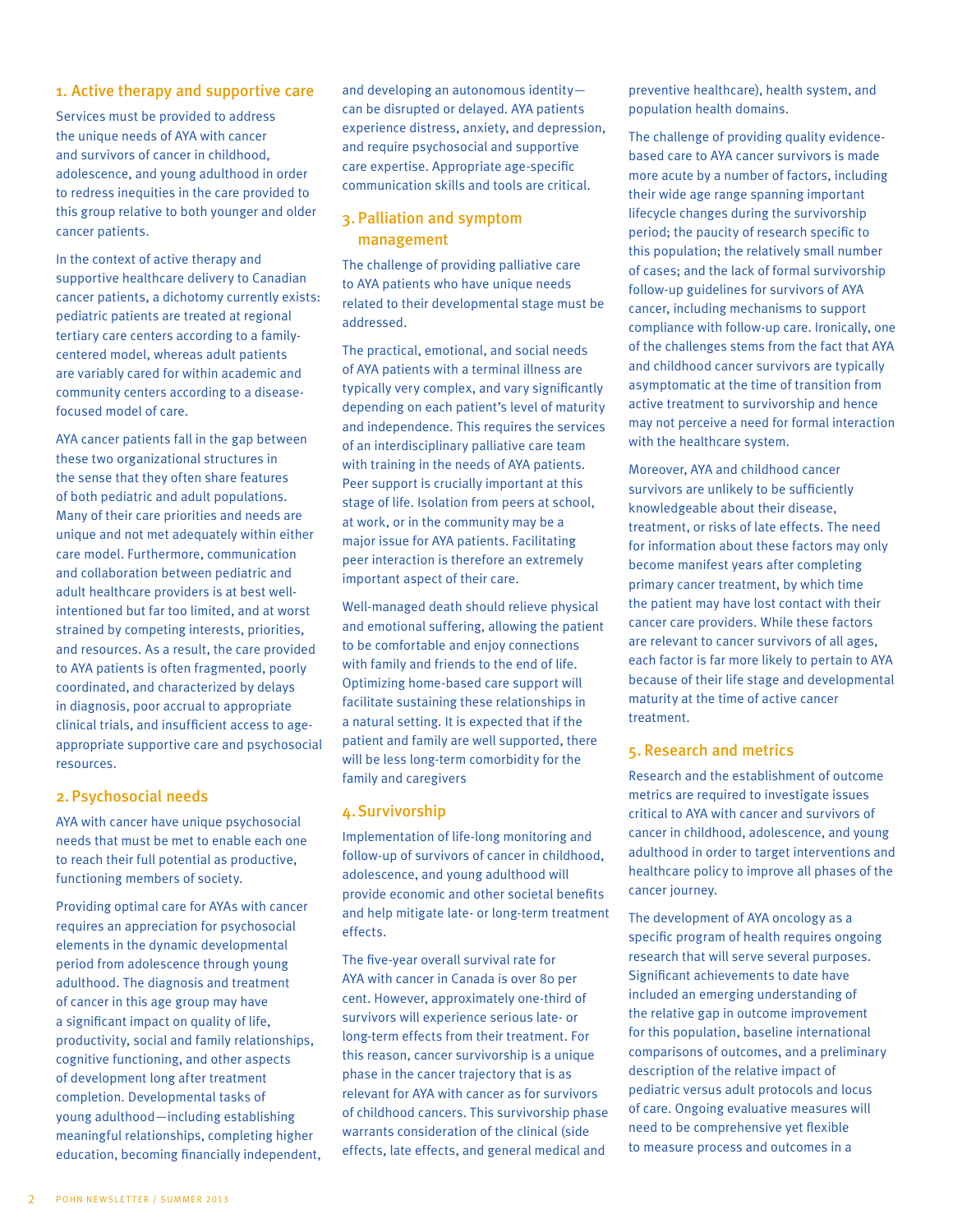manner that supports national comparisons demonstrating excellence and positive outcomes for the AYA population within the broader healthcare system.

Research and metrics should support traditional clinical measures of outcome such as event-free survival and measures of quality of life and satisfaction. In addition, process and program assessments should compare resource utilization and service evaluation across the spectrum of AYA needs and against multiple other disease states within and beyond cancer care. The full spectrum of AYA-specific oncologic healthcare should be measured from active care to either palliation or survivorship.

Evaluation should broadly cover tumor biology, translational research and clinical trials, genetic and familial predisposition, epidemiology, prevention and screening, access to care, patterns of healthcare utilization and transitions of care as each of these is essential in understanding the scope of the needs and points of potential intervention. Moreover, because the AYA population with cancer experiences a heterogeneous group of diseases and exhibits considerable variety in biological maturation, psychosocial needs, and educational achievement, any research and metrics must allow for these differences while at the same time responding to multiple potential stakeholders (patients, survivors, families, healthcare providers, and government funders and planners). Synthesis of existing AYA research will be essential to establish a baseline upon which to conduct further study.

### 6.Awareness and advocacy

Awareness of issues specific to AYA with cancer must be improved and advocacy efforts to increase awareness and advocate for change must be nurtured.

It is apparent that the needs of AYA with cancer have been largely unrecognized, and consequently there is a need to raise awareness and advocate for change. Increased awareness of the clinical and psychosocial needs that are particular and pertinent to AYA is especially important. This work needs to be undertaken within and among the realms of all stakeholders, including the AYA cancer patient population, family and community support systems, health professionals, policy makers, the general population, and voluntary/non-profit and advocacy groups.

Building awareness requires taking several steps. The first is to clarify the message, the second is to identify the key stakeholders, and the third is to disseminate the information. Key messages that should be addressed in awareness campaigns include:

- Cancer does occur in this age group.
- There are biomedical and clinical differences associated with the spectrum of cancers in this age group.
- Psychosocial differences are associated with the

This article is abstracted from the "Framework for Action" from the 2nd International AYA Cancer Conference March 2012 Toronto and the Canadian National Taskforce for AYA Cancer. Co-chairs: Drs Ronnie Barr, Paul C Rogers & Brent Schacter

- 1. Barr R, Rogers P,.. Schacter B. Adolescents and young adults with cancer: towards better outcomes in Canada. Cancer. 2011;117(Suppl 10):2239-2254.
- 2. Fernandez C, Fraser GAM, Freeman C, et al. Adolescents and young adults with cancer: principles and recommendations for the provision of healthcare in Canada to adolescent and young adult-aged cancer patients and survivors.
- 3. De P, Ellison LF, Barr RD, et al. Canadian adolescents and young adults with cancer: opportunity to improve coordination and level of care. CMAJ. 2011;183:E187-E194.
- 4. Ramphal R, D'Agostino N, Klassen A, et al. Practices and resources devoted to the care of adolescents and young adults with cancer in Canada: a survey of pediatric and adult cancer treatment centers. J Adolesc Young Adult Oncol. 2011;1:140-144.
- 5. Dang-Tan T, Trottier H, Mery LS et al. Delays in diagnosis and treatment among children and adolescents with cancer in Canada. Pediatr Blood Cancer 2008; 51: 468-474.
- 6. Zebrack B, Isaacson S. Psychosocial care of adolescent and young adult patients with cancer and survivors. J Clin Oncol. 2012;30:1221-1226.

transition from pediatric to adult life.

• Behavioral and psychosocial differences are associated with passage through the developmental stages of adolescence and young adulthood.

In BC we are establishing a working group between BCCH and BCCA (regional action partnership) in order to explore the implementation of the recommendations of the national task force. It is the hope that in the future there will be combined dedicated multidisciplinary teams from BCCH and BCCA that will be available to consult on this complex cohort of patients. It is also a desire to develop a specific adolescent unit for oncology AYA patients in the new Children's Hospital and young adult unit in future developments at BCCA. These units will be involved in both active care and in survivorship care of AYA cancer patients.

# Upcoming conferences

Association of Pediatric Hematology Oncology Nurses APHON 37th Annual Conference, September 19-21, 2013 Louisville, Kentucky <www.aphon.org/meetings/conference>

Vancouver Island Oncology Conference Bridging the Gap, September 20-21, 2013 Laurel Point Inn, Victoria, BC <www.eventcare.ca/clients/vionc/index.htm>

International Society of Pediatric Oncology (SIOP) 45th Congress, September 25-28, 2013 Hong Kong, China <www2.kenes.com/siop/pages/home.aspx>

Canadian Association of Nurses in Oncology 2013 CANO Conference, October 20-23, 2013 Sheraton Vancouver Wall Centre, Vancouver, BC Inspiration Innovation Transformation <www.cano-acio.ca/annual>-conference-2013

# BC Cancer Agency

Annual Cancer Conference, October 31 – November 2, 2013 Westin Bayshore Hotel, Vancouver, BC Cancer Care, Knowledge Translation and Research in BC, Legacies, Innovation, A Better Tomorrow <www.bccanceragencyconference.com>

Pediatric Oncology Group of Ontario (POGO) 2013 Multi-Disciplinary Symposium on Childhood Cancer, November 22-23, 2013 Westin Harbour Castle, Toronto, ON Innovation in Pediatric Oncology <www.pogo.ca/education/symposium>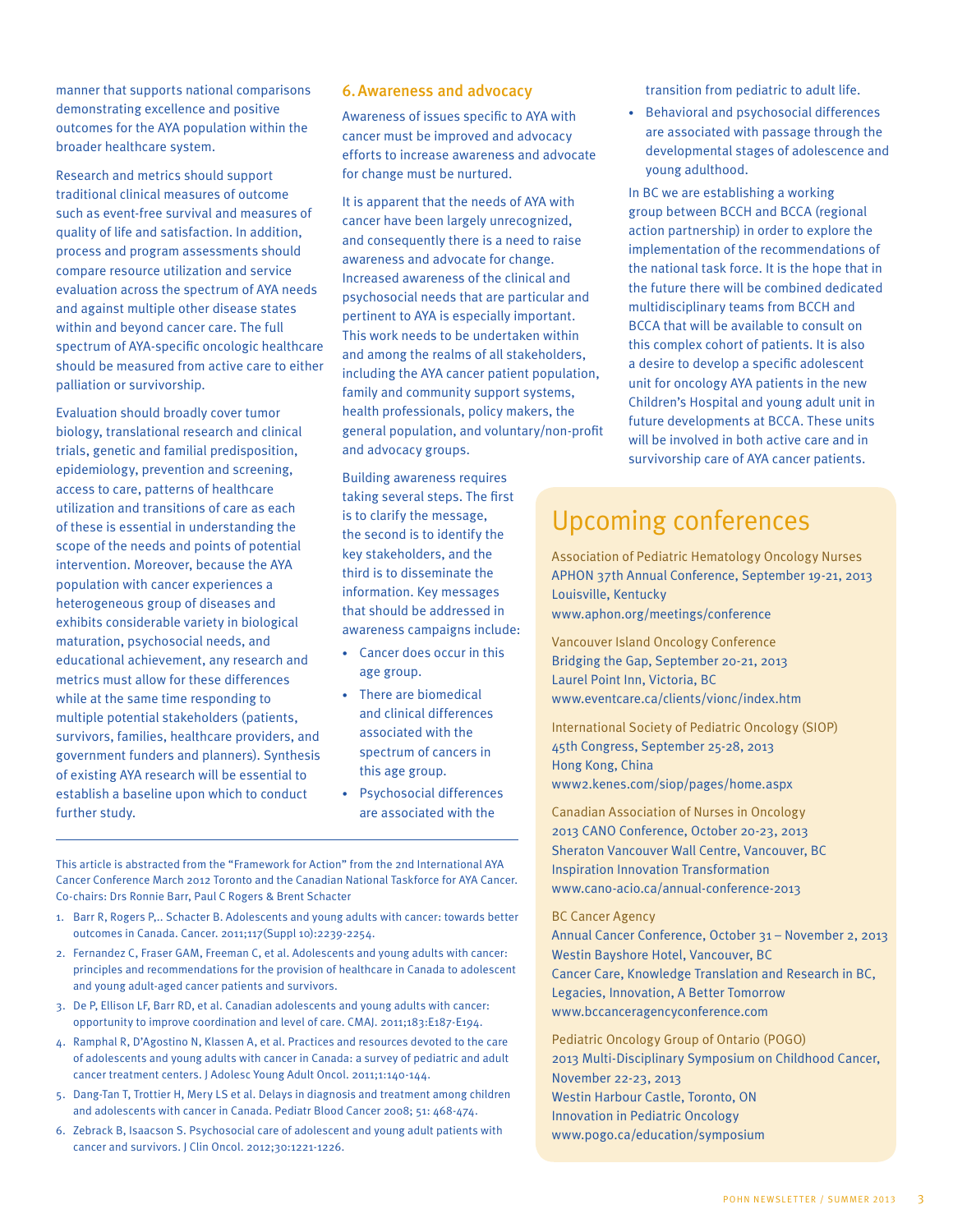# Finding our way with adolescents with cancer

*Kristina Jackson, CCLS, BA, Child Life Specialist Andrea Johnson, MSW, RSW, Social Worker Pediatric Oncology/Hematology BC Children's Hospital*

# Why adolescents?

Adolescents with cancer comprise a small percentage of the pediatric oncology population in BC. However, despite this small population size, these patients require significant attention and mindful care. Caring for this population can be complex and sometimes brings challenges for staff as adolescents with cancer have unique needs that differ from those of children and adults. Within the present dichotomy of pediatric and adult healthcare systems, the complete needs of adolescents are not consistently being met, and we have a lot to learn regarding best practice of care for this population. Within the Oncology/ Hematology/Bone Marrow Transplant Program at BC Children's Hospital, we are striving to determine and define what constitutes best practice adolescent oncology care.



Caring for adolescents with cancer challenges us in different ways from caring for pediatric and adult oncology populations. Despite an international movement to highlight the unique experiences of adolescents with cancer, many of us struggle with how to work effectively with this population, how to communicate with them, and how best to support them. The psychosocial care needs of this population are significant and necessary, and there is no formula for their non-medical care. We believe that psychosocial care has an enormous impact on their wellbeing and their coping with cancer; yet knowing what this care looks like is often unclear. For many of us, the adolescent patient can also intimidate us – they demand an honesty



from us that challenges us and often we don't know what to say. However, as difficult as caring for adolescents may be at times, adolescents have the right to have their unique needs recognized and integrated within their healthcare.

# Developmental context of adolescence & cancer

Effective medical treatment and care of adolescents require an appreciation and understanding of their developmental lifestage. Their life-stage will influence nearly every aspect of their care as adolescents make sense of their diagnosis and treatment within the context of their lives, and we must recognize this. Cancer is difficult for this population not only because they have cancer but because having cancer prevents them from accomplishing developmental goals and living the lives they want to be living. To best treat adolescents, we must not forget that adolescents with cancer must be seen as adolescents first. At the same time of a cancer diagnosis and treatment, they are simultaneously grappling with complex normative developmental tasks that are difficult for any adolescent: independence, separation from family, establishment of interpersonal relationships, establishment of identity and self-esteem, sexual identity, future planning etc. Adolescents are not children but not adults and accommodating to cancer for this population can be a complex experience.

# Coping through peer to peer support

Adolescents with cancer have unique support needs. In efforts to meet these needs, the Oncology/Hematology/BMT program at BC Children's Hospital offers a monthly group for

adolescents with cancer. This group has been operating for six years, and we believe it to be one of the most potent sources of support for this population.

- Rationale for a Teen Group This group was developed as a response to our sense that adolescents diagnosed with cancer would benefit from peer support and normalization. Adolescents with cancer simply want to be 'normal' and engage in social interaction and activities that they would have done outside of their illness. We also had a sense that adolescents often felt isolated and alone as they were away from school and spending extended periods of time away from their peer network.
- History of Teen Group In March, 2007, we held a focus group with four adolescents with cancer. We discussed our interest in developing and implementing an oncology youth group, and the need for this type of group was communicated to us by the participating adolescents. Within this group, there was immediate relationships forming between the participants, and this validated our observation of the need for peer contact and connection.
- Structure of Teen Group This adolescent oncology group is for adolescents between the ages of 13-19 who have been recently diagnosed with cancer, or have experienced a recent progression of their disease within the past 12 months, or have been out of treatment for less than three years. This group meets monthly and is facilitated by oncology program social workers and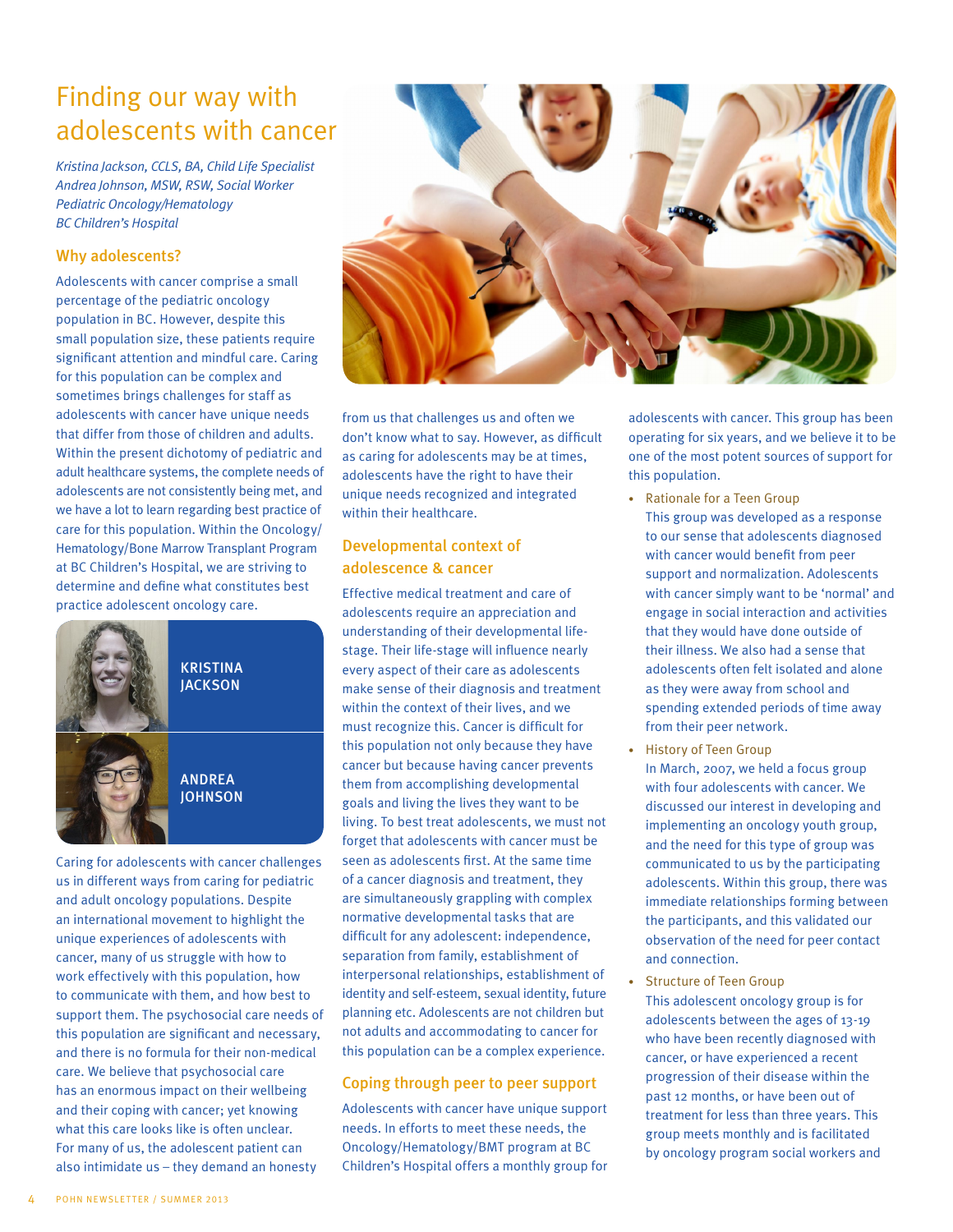child life specialists. This group is an open group and we invite both new patients and adolescents familiar with this group to attend each session. Within each group, efforts are made by staff to promote connection and to engage each participant.

Adolescents who participate in this group have made a significant impact on our practice and have influenced how we provide care to this population. We have also learned that adolescents want to teach us how best to care for them, and we have begun actively using their voice to guide practice with this population. The following tips and narratives have come from adolescent patients in our program.

# Tips for communicating with adolescents

Communicating with adolescents can sometimes be complex and difficult. As above, thinking contextually about adolescents assists us in communicating with them. Adolescence is a life-stage that is already fraught with challenges. A medical diagnosis compounds this experience and we must take this into account when communicating with them. We must give thought to where they are at in their lives and what their concerns and worries might be outside of their diagnosis and treatment. We hear again and again…'I just want to live my life…'

Creating relationships is essential with this population, and we believe they will cope best by developing genuine relationships with healthcare staff – relationships based on care and trust. The following communication guidelines are helpful in establishing trust and rapport with this population:

- Check in with yourself prior to meeting with the patient... How do I best deliver information to this specific patient?
- Introduce yourself & explain your role as soon as you meet with the adolescent – begin to create rapport
- Show empathy & understanding: acknowledging their fears & emotions, fostering empowerment through choices and decisions
- Respect what the adolescent is telling you
- Explain illness, treatment & procedures thoroughly
- Speak directly to the adolescent & make eye contact
- Ask open-ended questions
- Maintain patient privacy & confidentiality (we must be safe people for adolescents to share things that they may not be comfortable sharing with others)
- Provide opportunity for questions and come prepared to answer them
- Remember who your patient is
- Give time…and be comfortable with silence
- And listen, listen, listen

Delivery of medical information has much meaning for this population, and healthcare staff must be sensitive to this. Adolescents need honest information but we must be mindful how we deliver it as information must be delivered different to this population than to children or to adults. The following questions are helpful with adolescents:

- We have a lot of medical information to share with you today - how do you want to/prefer to receive medical information?
- What kind of information do you want to receive?
- What do you know about this treatment/ procedure you are receiving today?
- What are your concerns about this treatment/procedure?
- What is your understanding of what we have told you today?
- I'm wondering what your concerns & worries might be?
- What questions do you have for me? What are you curious about?
- Who would you like present when you receive information and we answer your questions?
- How can I support you right now?
- What would you like us to know about you to best care for you?

# What adolescents with cancer want you to know

These are the voices of adolescents with cancer telling us what they need and how to best care for them…we believe we have much to learn from them.

Truth telling and receiving bad news

- *• "You can't talk to teenagers like they are children, but you can't also treat us like we are just adults and feel like we can totally handle everything because it's obviously a very scary thing to go through."*
- *• "Don't lie to us."*

*• "We need to receive all the information about our condition. It's not their choice to withhold information from us when it is about our bodies."*

I am an individual, not my disease…

- *• "I want to be treated as an individual… not as someone with cancer…"*
- *• "You think treatment is the best thing for us…and it is…but for us, we have hit a wall (cancer) and it has stopped everything that's important so you have to understand cancer in the context of our lives."*
- *• "Don't compare our cancers each of us is going through something significant."*

We are a unique population…recognize we need different care…

- *• "Teens definitely need different care than kids…we're struggling severely with our identity already, you throw cancer in the mix…and that just messes it up even more."*
- *• "Sometimes we want to cry…sometimes we want a toy put in front of our face and we want to get a hug because we are feeling everything a little kid is feeling…we're just not showing it …"*
- *• "Be prepared for some 'talk back'…I have a lot to say."*

Be thoughtful in your communication and listening skills…

- *• "I don't want to be spoken to like a child, but I also need you to know that I don't always understand what you're trying to tell me when you use medical terms."*
- *• "You know that gap/divide between patients and practitioners – we need to close that divide – we need to close that gap and make it smaller."*
- *• "When we talk to you about our body, please listen to us…we really know our bodies…listen to the patient."*

### Moving forward

- *• "No one actually understands that recovery is the hardest part of having cancer."*
- *• "Don't be so doctor straight-forward this is what's going on…have a conversation with us."*
- *• "Get to know me outside of cancer learn about my life."*
- *• "Don't assume you know what I want."*
- *• "You have to realize our point of view and understand what's important to us."*
- *• "Treat me with the kindness like you do with the younger kids and the respect you give adults."*